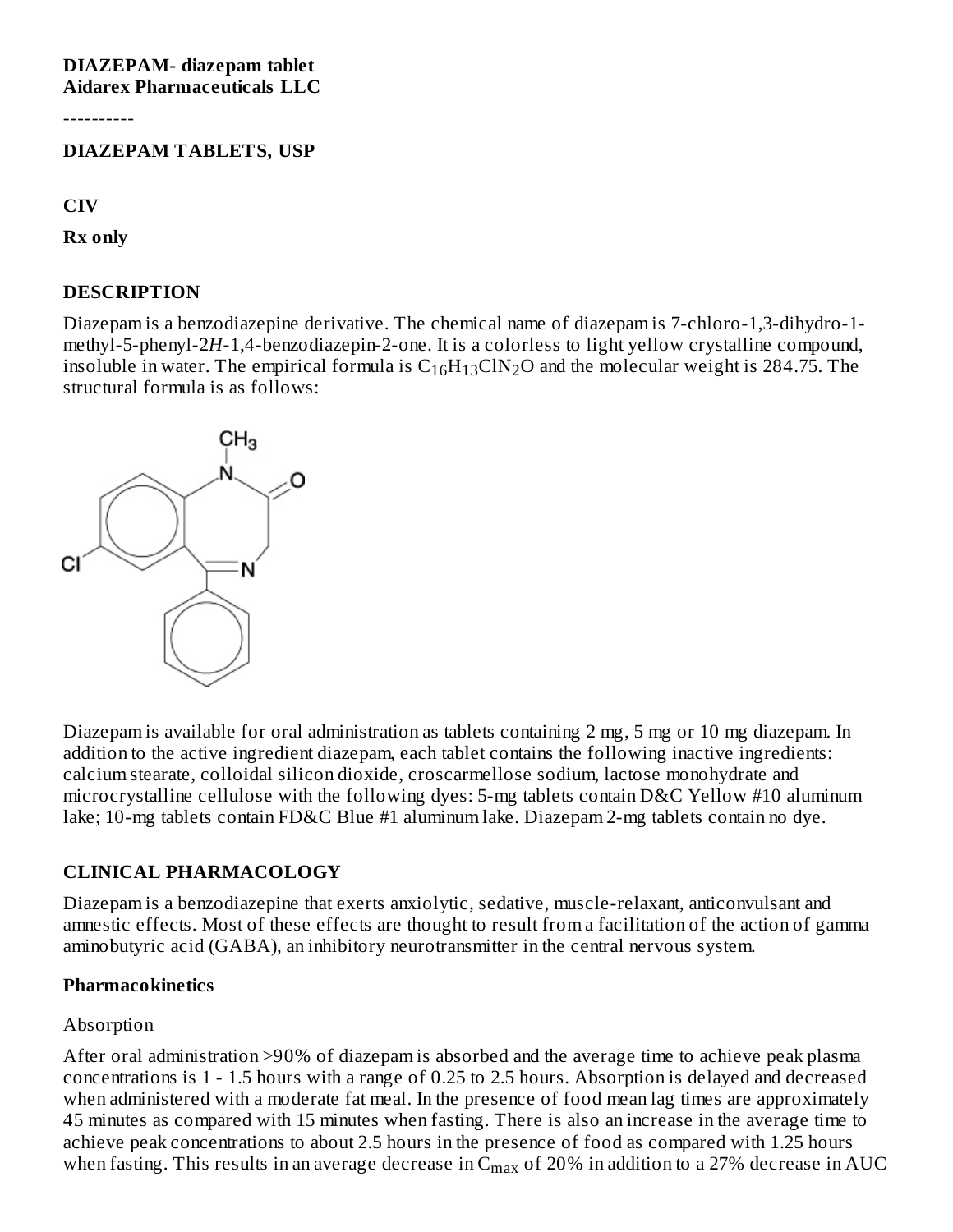(range 15% to 50%) when administered with food.

#### Distribution

Diazepam and its metabolites are highly bound to plasma proteins (diazepam 98%). Diazepam and its metabolites cross the blood-brain and placental barriers and are also found in breast milk in concentrations approximately one tenth of those in maternal plasma (days 3 to 9 post-partum). In young healthy males, the volume of distribution at steady-state is 0.8 to 1.0 L/kg. The decline in the plasma concentration-time profile after oral administration is biphasic. The initial distribution phase has a halflife of approximately 1 hour, although it may range up to >3 hours.

...<sub>...</sub>.

#### Metabolism

Diazepam is N-demethylated by CYP3A4 and 2C19 to the active metabolite N-desmethyldiazepam, and is hydroxylated by CYP3A4 to the active metabolite temazepam. N-desmethyldiazepam and temazepam are both further metabolized to oxazepam. Temazepam and oxazepam are largely eliminated by glucuronidation.

#### Elimination

The initial distribution phase is followed by a prolonged terminal elimination phase (half-life up to 48 hours). The terminal elimination half-life of the active metabolite N-desmethyldiazepam is up to 100 hours. Diazepam and its metabolites are excreted mainly in the urine, predominantly as their glucuronide conjugates. The clearance of diazepam is 20 to 30 mL/min in young adults. Diazepam accumulates upon multiple dosing and there is some evidence that the terminal elimination half-life is slightly prolonged.

## **Pharmacokinetics in Special Populations**

#### *Children*

In children 3 - 8 years old the mean half-life of diazepam has been reported to be 18 hours.

## *Newborns*

In full term infants, elimination half-lives around 30 hours have been reported, with a longer average half-life of 54 hours reported in premature infants of 28 - 34 weeks gestational age and 8 - 81 days post-partum. In both premature and full term infants the active metabolite desmethyldiazepam shows evidence of continued accumulation compared to children. Longer half-lives in infants may be due to incomplete maturation of metabolic pathways.

## *Geriatric*

Elimination half-life increases by approximately 1 hour for each year of age beginning with a half-life of 20 hours at 20 years of age. This appears to be due to an increase in volume of distribution with age and a decrease in clearance. Consequently, the elderly may have lower peak concentrations, and on multiple dosing higher trough concentrations. It will also take longer to reach steady-state. Conflicting information has been published on changes of plasma protein binding in the elderly. Reported changes in free drug may be due to significant decreases in plasma proteins due to causes other than simply aging.

## *Hepatic Insufficiency*

In mild and moderate cirrhosis, average half-life is increased. The average increase has been variously reported from 2-fold to 5-fold, with individual half-lives over 500 hours reported. There is also an increase in volume of distribution, and average clearance decreases by almost half. Mean half-life is also prolonged with hepatic fibrosis to 90 hours (range 66 - 104 hours), with chronic active hepatitis to 60 hours (range 26 - 76 hours), and with acute viral hepatitis to 74 hours (range 49 - 129). In chronic active hepatitis, clearance is decreased by almost half.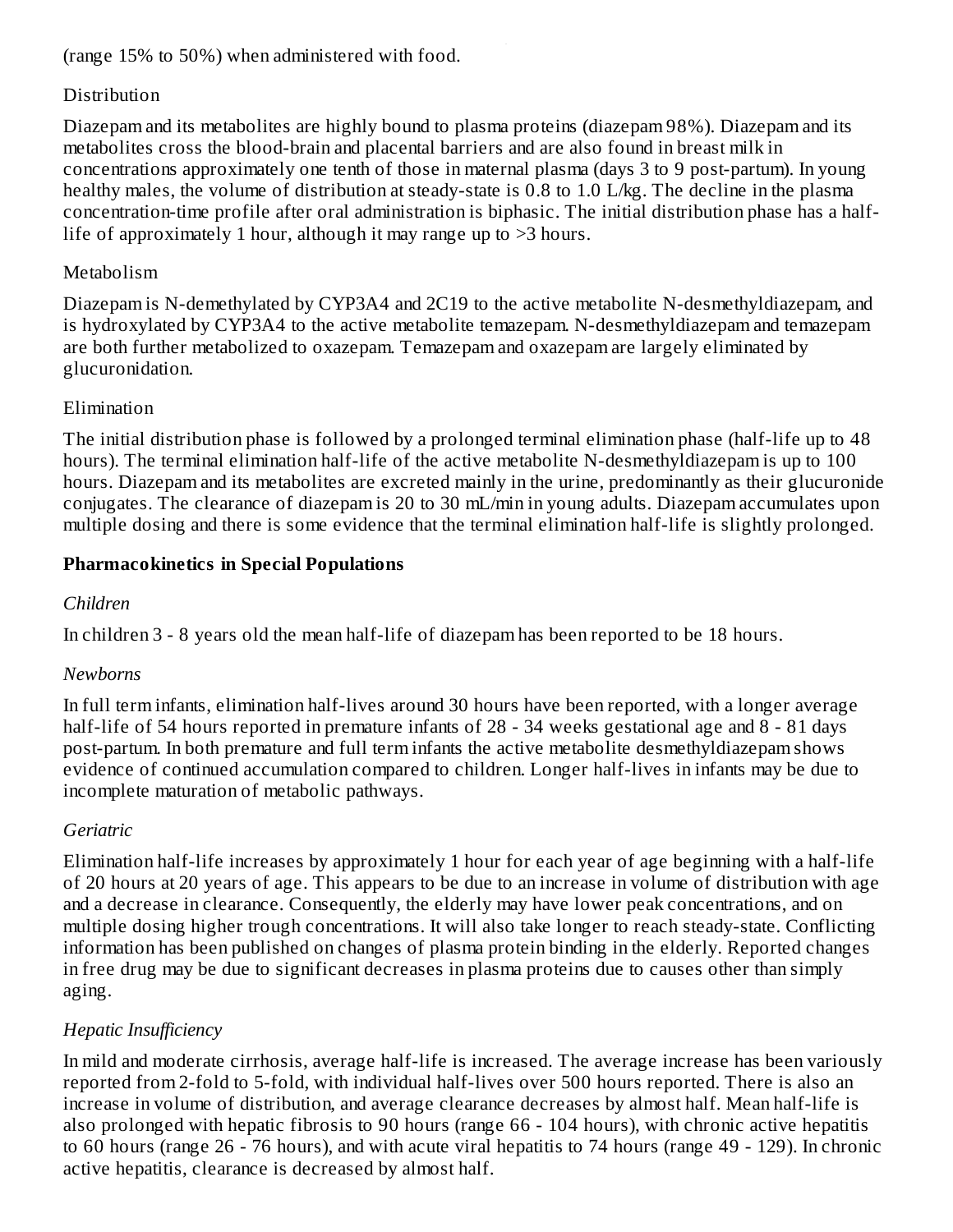#### **INDICATIONS**

Diazepam tablets are indicated for the management of anxiety disorders or for the short-term relief of the symptoms of anxiety. Anxiety or tension associated with the stress of everyday life usually does not require treatment with an anxiolytic.

In acute alcohol withdrawal, diazepam may be useful in the symptomatic relief of acute agitation, tremor, impending or acute delirium tremens and hallucinosis.

Diazepam is a useful adjunct for the relief of skeletal muscle spasm due to reflex spasm to local pathology (such as inflammation of the muscles or joints, or secondary to trauma); spasticity caused by upper motor neuron disorders (such as cerebral palsy and paraplegia); athetosis; and stiff-man syndrome.

Oral diazepam may be used adjunctively in convulsive disorders, although it has not proved useful as the sole therapy.

The effectiveness of diazepam in long-term use, that is, more than 4 months, has not been assessed by systematic clinical studies. The physician should periodically reassess the usefulness of the drug for the individual patient.

## **CONTRAINDICATIONS**

Diazepam tablets are contraindicated in patients with a known hypersensitivity to diazepam and, because of the lack of sufficient clinical experience, in pediatric patients under 6 months of age. Diazepam is also contraindicated in patients with myasthenia gravis, severe respiratory insufficiency, severe hepatic insufficiency, and sleep apnea syndrome. It may be used in patients with open-angle glaucoma who are receiving appropriate therapy, but is contraindicated in acute narrow-angle glaucoma.

## **WARNINGS**

Diazepam is not recommended in the treatment of psychotic patients and should not be employed instead of appropriate treatment.

Since diazepam has a central nervous system depressant effect, patients should be advised against the simultaneous ingestion of alcohol and other CNS-depressant drugs during diazepam therapy.

As with other agents that have anticonvulsant activity, when diazepam is used as an adjunct in treating convulsive disorders, the possibility of an increase in the frequency and/or severity of grand mal seizures may require an increase in the dosage of standard anticonvulsant medication. Abrupt withdrawal of diazepam in such cases may also be associated with a temporary increase in the frequency and/or severity of seizures.

#### **Pregnancy**

An increased risk of congenital malformations and other developmental abnormalities associated with the use of benzodiazepine drugs during pregnancy has been suggested. There may also be nonteratogenic risks associated with the use of benzodiazepines during pregnancy. There have been reports of neonatal flaccidity, respiratory and feeding difficulties, and hypothermia in children born to mothers who have been receiving benzodiazepines late in pregnancy. In addition, children born to mothers receiving benzodiazepines on a regular basis late in pregnancy may be at some risk of experiencing withdrawal symptoms during the postnatal period.

Diazepam has been shown to be teratogenic in mice and hamsters when given orally at daily doses of 100 mg/kg or greater (approximately eight times the maximum recommended human dose [MRHD=1  $mg/kg/day$ ] or greater on a mg/m<sup>2</sup> basis). Cleft palate and encephalopathy are the most common and consistently reported malformations produced in these species by administration of high, maternally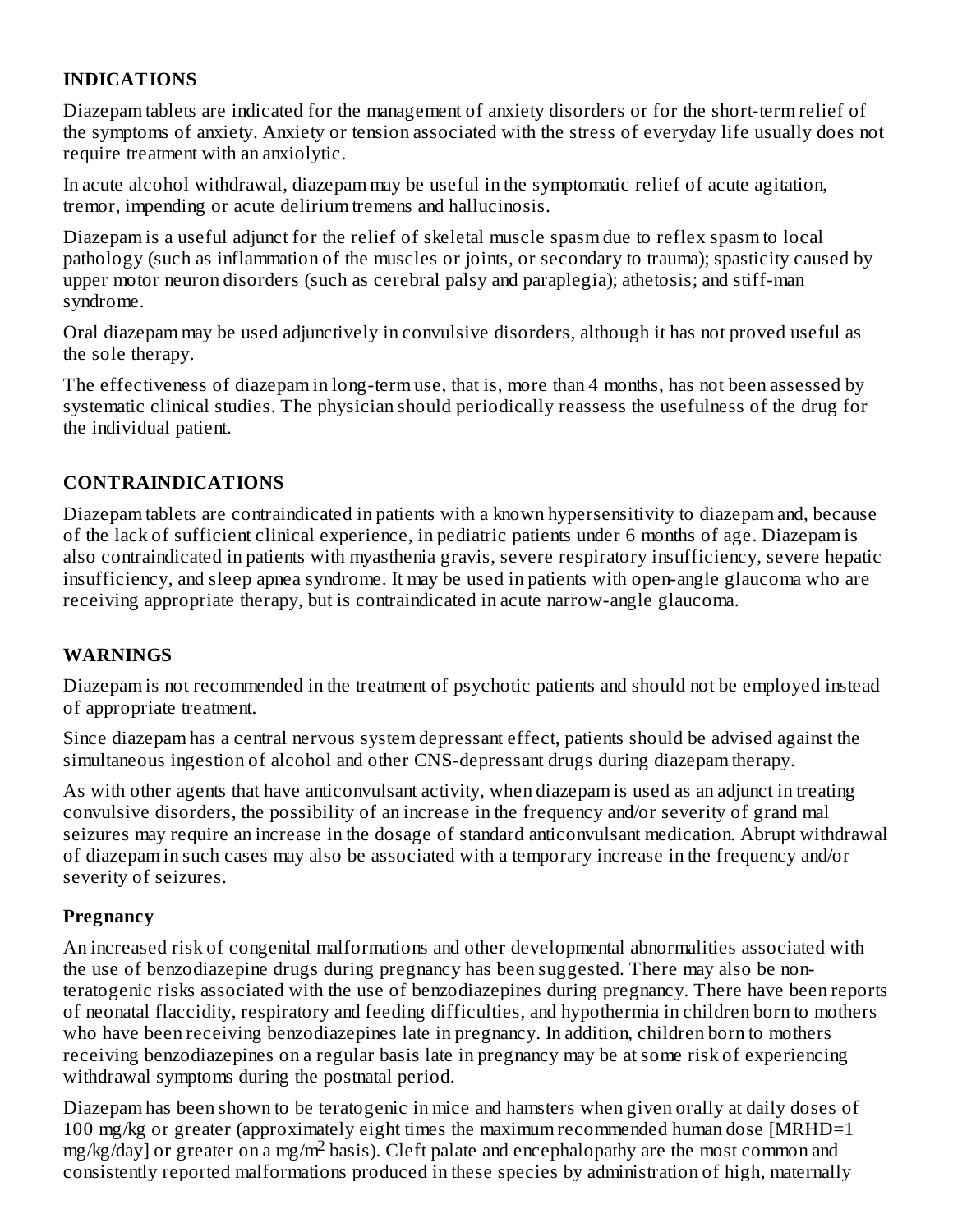toxic doses of diazepam during organogenesis. Rodent studies have indicated that prenatal exposure to diazepam doses similar to those used clinically can produce long-term changes in cellular immune responses, brain neurochemistry, and behavior.

In general, the use of diazepam in women of childbearing potential, and more specifically during known pregnancy, should be considered only when the clinical situation warrants the risk to the fetus. The possibility that a woman of childbearing potential may be pregnant at the time of institution of therapy should be considered. If this drug is used during pregnancy, or if the patient becomes pregnant while taking this drug, the patient should be apprised of the potential hazard to the fetus. Patients should also be advised that if they become pregnant during therapy or intend to become pregnant they should communicate with their physician about the desirability of discontinuing the drug.

## **Labor and Delivery**

Special care must be taken when diazepam is used during labor and delivery, as high single doses may produce irregularities in the fetal heart rate and hypotonia, poor sucking, hypothermia, and moderate respiratory depression in the neonates. With newborn infants it must be remembered that the enzyme system involved in the breakdown of the drug is not yet fully developed (especially in premature infants).

## **Nursing Mothers**

Diazepam passes into breast milk. Breastfeeding is therefore not recommended in patients receiving diazepam.

## **PRECAUTIONS**

#### **General**

If diazepam is to be combined with other psychotropic agents or anticonvulsant drugs, careful consideration should be given to the pharmacology of the agents to be employed—particularly with known compounds that may potentiate the action of diazepam, such as phenothiazines, narcotics, barbiturates, MAO inhibitors and other antidepressants (see **Drug Interactions**).

The usual precautions are indicated for severely depressed patients or those in whom there is any evidence of latent depression or anxiety associated with depression, particularly the recognition that suicidal tendencies may be present and protective measures may be necessary.

Psychiatric and paradoxical reactions are known to occur when using benzodiazepines (see **ADVERSE REACTIONS**). Should this occur, use of the drug should be discontinued. These reactions are more likely to occur in children and the elderly.

A lower dose is recommended for patients with chronic respiratory insufficiency, due to the risk of respiratory depression.

Benzodiazepines should be used with extreme caution in patients with a history of alcohol or drug abuse (see **DRUG ABUSE AND DEPENDENCE**).

In debilitated patients, it is recommended that the dosage be limited to the smallest effective amount to preclude the development of ataxia or oversedation (2 mg to 2.5 mg once or twice daily, initially, to be increased gradually as needed and tolerated).

Some loss of response to the effects of benzodiazepines may develop after repeated use of diazepam for a prolonged time.

## **Information for Patients**

To assure the safe and effective use of benzodiazepines, patients should be informed that, since benzodiazepines may produce psychological and physical dependence, it is advisable that they consult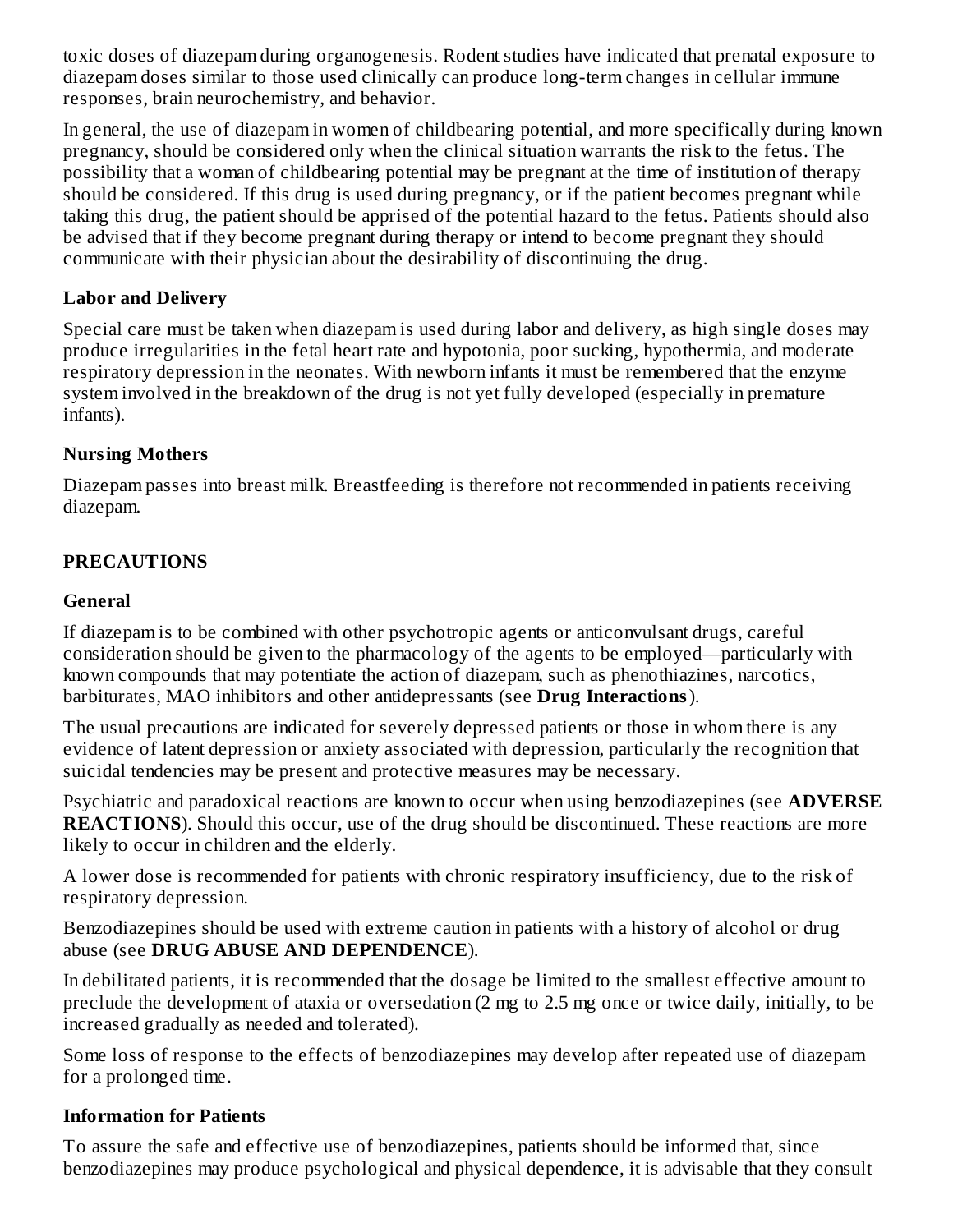with their physician before either increasing the dose or abruptly discontinuing this drug. The risk of dependence increases with duration of treatment; it is also greater in patients with a history of alcohol or drug abuse.

Patients should be advised against the simultaneous ingestion of alcohol and other CNS-depressant drugs during diazepam therapy. As is true of most CNS-acting drugs, patients receiving diazepam should be cautioned against engaging in hazardous occupations requiring complete mental alertness, such as operating machinery or driving a motor vehicle.

## **Drug Interactions**

## Centrally Acting Agents

If diazepam is to be combined with other centrally acting agents, careful consideration should be given to the pharmacology of the agents employed particularly with compounds that may potentiate or be potentiated by the action of diazepam, such as phenothiazines, antipsychotics, anxiolytics/sedatives, hypnotics, anticonvulsants, narcotic analgesics, anesthetics, sedative antihistamines, narcotics, barbiturates, MAO inhibitors and other antidepressants.

## Alcohol

Concomitant use with alcohol is not recommended due to enhancement of the sedative effect.

Antacids

Diazepam peak concentrations are 30% lower when antacids are administered concurrently. However, there is no effect on the extent of absorption. The lower peak concentrations appear due to a slower rate of absorption, with the time required to achieve peak concentrations on average 20 - 25 minutes greater in the presence of antacids. However, this difference was not statistically significant.

## Compounds Which Inhibit Certain Hepatic Enzymes

There is a potentially relevant interaction between diazepam and compounds which inhibit certain hepatic enzymes (particularly cytochrome P450 3A and 2C19). Data indicate that these compounds influence the pharmacokinetics of diazepam and may lead to increased and prolonged sedation. At present, this reaction is known to occur with cimetidine, ketoconazole, fluvoxamine, fluoxetine, and omeprazole.

## Phenytoin

There have also been reports that the metabolic elimination of phenytoin is decreased by diazepam.

# **Carcinogenesis, Mutagenesis, Impairment of Fertility**

In studies in which mice and rats were administered diazepam in the diet at a dose of 75 mg/kg/day (approximately 6 and 12 times, respectively, the maximum recommended human dose [MRHD=1  $\frac{m}{\sqrt{2}}$  and  $\frac{m}{\sqrt{2}}$  and  $\frac{m}{\sqrt{2}}$  basis) for 80 and 104 weeks, respectively, an increased incidence of liver tumors was observed in males of both species. The data currently available are inadequate to determine the mutagenic potential of diazepam. Reproduction studies in rats showed decreases in the number of pregnancies and in the number of surviving offspring following administration of an oral dose of 100  $mg/kg/day$  (approximately 16 times the MRHD on a mg/m<sup>2</sup> basis) prior to and during mating and throughout gestation and lactation. No adverse effects on fertility or offspring viability were noted at a dose of 80 mg/kg/day (approximately 13 times the MRHD on a mg/m<sup>2</sup> basis).

# **Pregnancy Category D**

(see **WARNINGS: Pregnancy**).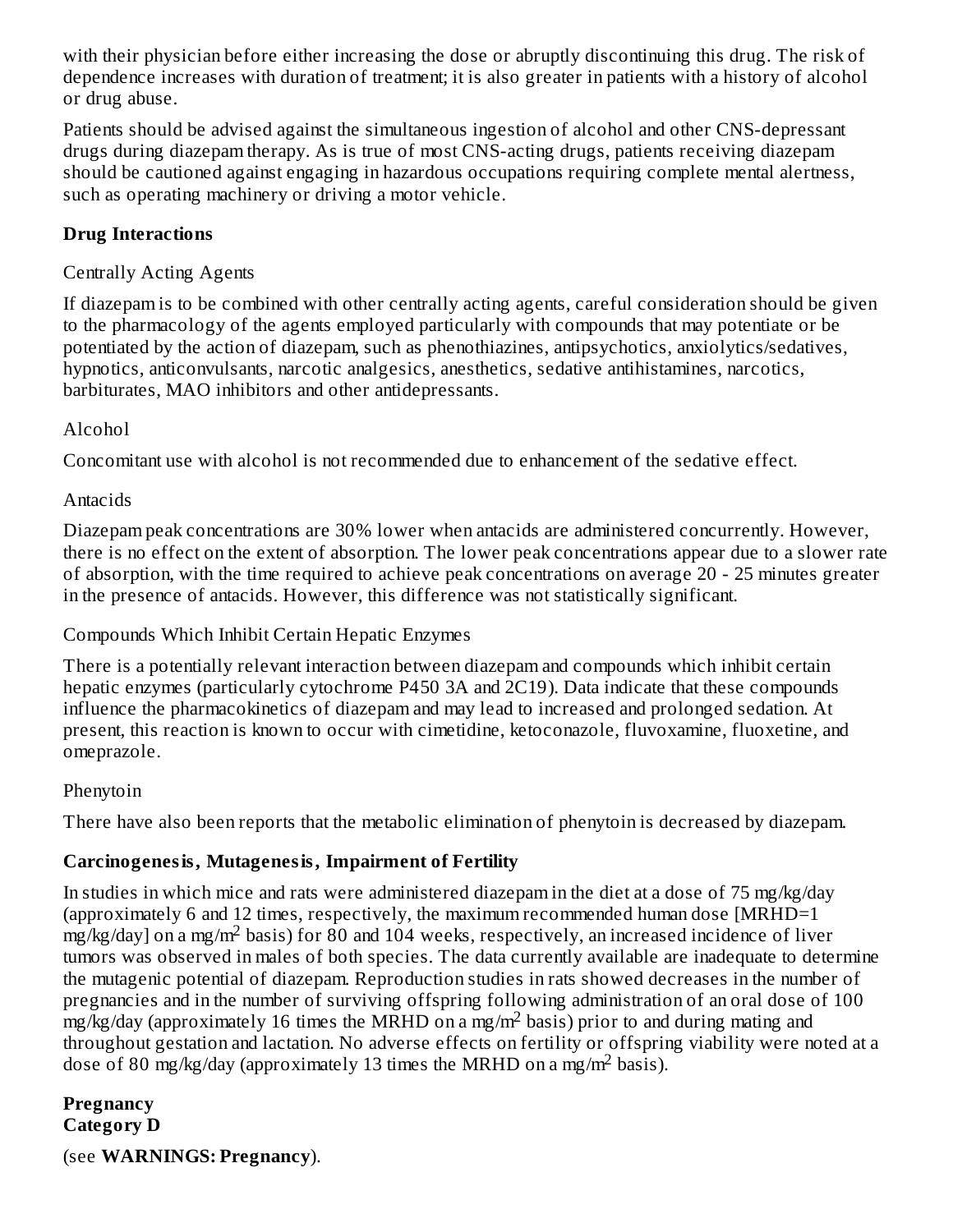## **Pediatric Us e**

Safety and effectiveness in pediatric patients below the age of 6 months have not been established.

#### **Geriatric Us e**

In elderly patients, it is recommended that the dosage be limited to the smallest effective amount to preclude the development of ataxia or oversedation (2 mg to 2.5 mg once or twice daily, initially to be increased gradually as needed and tolerated).

Extensive accumulation of diazepam and its major metabolite, desmethyldiazepam, has been noted following chronic administration of diazepam in healthy elderly male subjects. Metabolites of this drug are known to be substantially excreted by the kidney, and the risk of toxic reactions may be greater in patients with impaired renal function. Because elderly patients are more likely to have decreased renal function, care should be taken in dose selection, and it may be useful to monitor renal function.

#### **Hepatic Insufficiency**

Decreases in clearance and protein binding, and increases in volume of distribution and half-life has been reported in patients with cirrhosis. In such patients, a 2- to 5- fold increase in mean half-life has been reported. Delayed elimination has also been reported for the active metabolite desmethyldiazepam. Benzodiazepines are commonly implicated in hepatic encephalopathy. Increases in half-life have also been reported in hepatic fibrosis and in both acute and chronic hepatitis (see **CLINICAL PHARMACOLOGY: Pharmacokinetics in Special Populations:** *Hepatic Insufficiency*).

#### **ADVERSE REACTIONS**

Side effects most commonly reported were drowsiness, fatigue, muscle weakness, and ataxia. The following have also been reported:

*Central Nervous System:* confusion, depression, dysarthria, headache, slurred speech, tremor, vertigo

*Gastrointestinal System:* constipation, nausea, gastrointestinal disturbances

*Special Senses:* blurred vision, diplopia, dizziness

*Cardiovascular System:* hypotension

*Psychiatric and Paradoxical Reactions:* stimulation, restlessness, acute hyperexcited states, anxiety, agitation, aggressiveness, irritability, rage, hallucinations, psychoses, delusions, increased muscle spasticity, insomnia, sleep disturbances, and nightmares. Inappropriate behavior and other adverse behavioral effects have been reported when using benzodiazepines. Should these occur, use of the drug should be discontinued. They are more likely to occur in children and in the elderly.

*Urogenital System:* incontinence, changes in libido, urinary retention

*Skin and Appendages:* skin reactions

*Laboratories:* elevated transaminases and alkaline phosphatase

**Other:** changes in salivation, including dry mouth, hypersalivation

Antegrade amnesia may occur using therapeutic dosages, the risk increasing at higher dosages. Amnestic effects may be associated with inappropriate behavior.

Minor changes in EEG patterns, usually low-voltage fast activity, have been observed in patients during and after diazepam therapy and are of no known significance.

Because of isolated reports of neutropenia and jaundice, periodic blood counts and liver function tests are advisable during long-term therapy.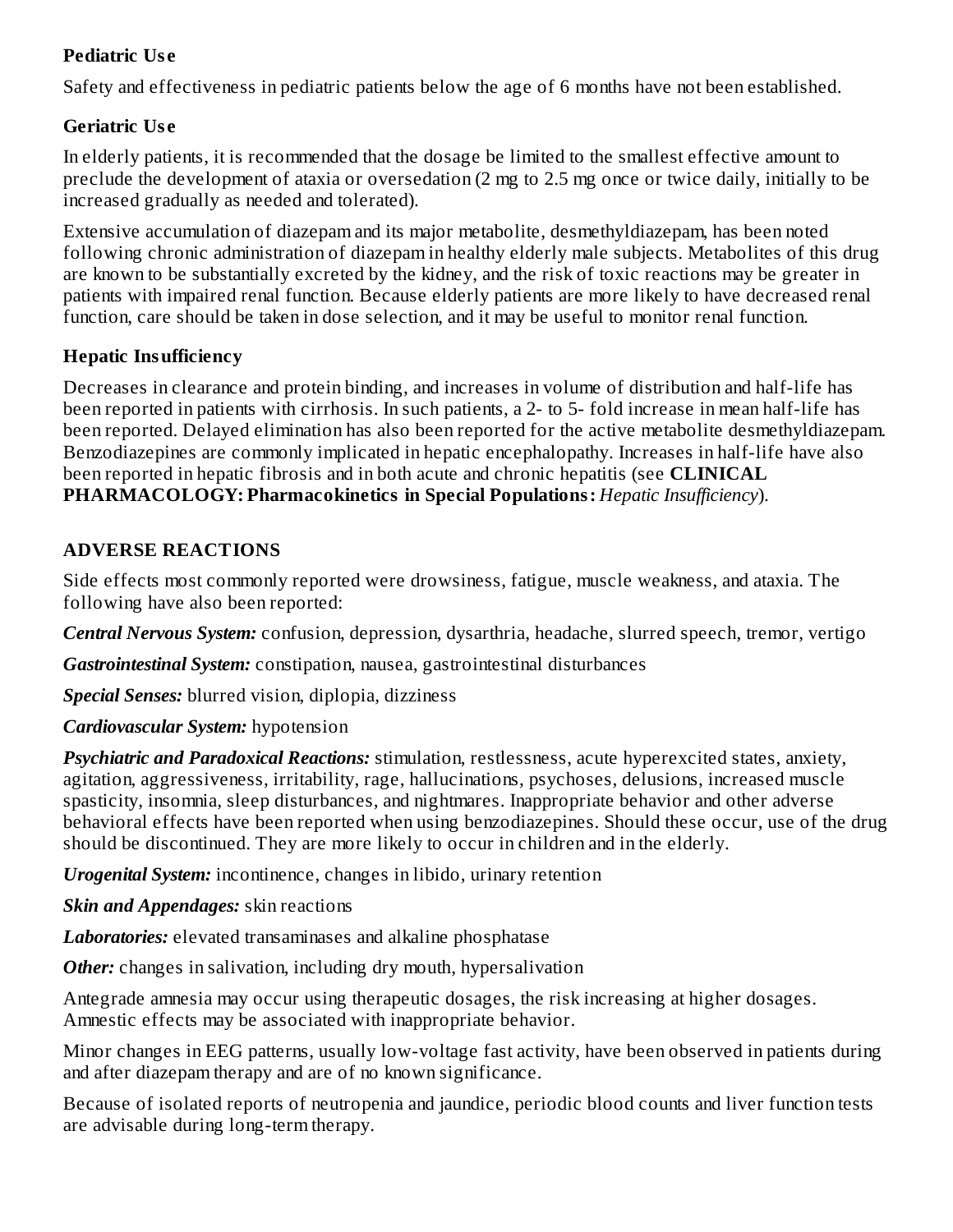## **DRUG ABUSE AND DEPENDENCE**

Diazepam is subject to Schedule IV control under the Controlled Substances Act of 1970. Abuse and dependence of benzodiazepines have been reported. Addiction-prone individuals (such as drug addicts or alcoholics) should be under careful surveillance when receiving diazepam or other psychotropic agents because of the predisposition of such patients to habituation and dependence. Once physical dependence to benzodiazepines has developed, termination of treatment will be accompanied by withdrawal symptoms. The risk is more pronounced in patients on long-term therapy.

Withdrawal symptoms, similar in character to those noted with barbiturates and alcohol have occurred following abrupt discontinuance of diazepam. These withdrawal symptoms may consist of tremor, abdominal and muscle cramps, vomiting, sweating, headache, muscle pain, extreme anxiety, tension, restlessness, confusion and irritability. In severe cases, the following symptoms may occur: derealization, depersonalization, hyperacusis, numbness and tingling of the extremities, hypersensitivity to light, noise and physical contact, hallucinations or epileptic seizures. The more severe withdrawal symptoms have usually been limited to those patients who had received excessive doses over an extended period of time. Generally milder withdrawal symptoms (e.g., dysphoria and insomnia) have been reported following abrupt discontinuance of benzodiazepines taken continuously at therapeutic levels for several months. Consequently, after extended therapy, abrupt discontinuation should generally be avoided and a gradual dosage tapering schedule followed.

Chronic use (even at therapeutic doses) may lead to the development of physical dependence: discontinuation of the therapy may result in withdrawal or rebound phenomena.

#### *Rebound Anxiety:*

A transient syndrome whereby the symptoms that led to treatment with diazepam recur in an enhanced form. This may occur upon discontinuation of treatment. It may be accompanied by other reactions including mood changes, anxiety, and restlessness.

Since the risk of withdrawal phenomena and rebound phenomena is greater after abrupt discontinuation of treatment, it is recommended that the dosage be decreased gradually.

# **OVERDOSAGE**

Overdose of benzodiazepines is usually manifested by central nervous system depression ranging from drowsiness to coma. In mild cases, symptoms include drowsiness, confusion, and lethargy. In more serious cases, symptoms may include ataxia, diminished reflexes, hypotonia, hypotension, respiratory depression, coma (rarely), and death (very rarely). Overdose of benzodiazepines in combination with other CNS depressants (including alcohol) may be fatal and should be closely monitored.

## **Management of Overdosage**

Following overdose with oral benzodiazepines, general supportive measures should be employed including the monitoring of respiration, pulse, and blood pressure. Vomiting should be induced (within 1 hour) if the patient is conscious. Gastric lavage should be undertaken with the airway protected if the patient is unconscious. Intravenous fluids should be administered. If there is no advantage in emptying the stomach, activated charcoal should be given to reduce absorption. Special attention should be paid to respiratory and cardiac function in intensive care. General supportive measures should be employed, along with intravenous fluids, and an adequate airway maintained. Should hypotension develop, treatment may include intravenous fluid therapy, repositioning, judicious use of vasopressors appropriate to the clinical situation, if indicated, and other appropriate countermeasures. Dialysis is of limited value.

As with the management of intentional overdosage with any drug, it should be considered that multiple agents may have been ingested.

Flumazenil, a specific benzodiazepine-receptor antagonist, is indicated for the complete or partial reversal of the sedative effects of benzodiazepines and may be used in situations when an overdose with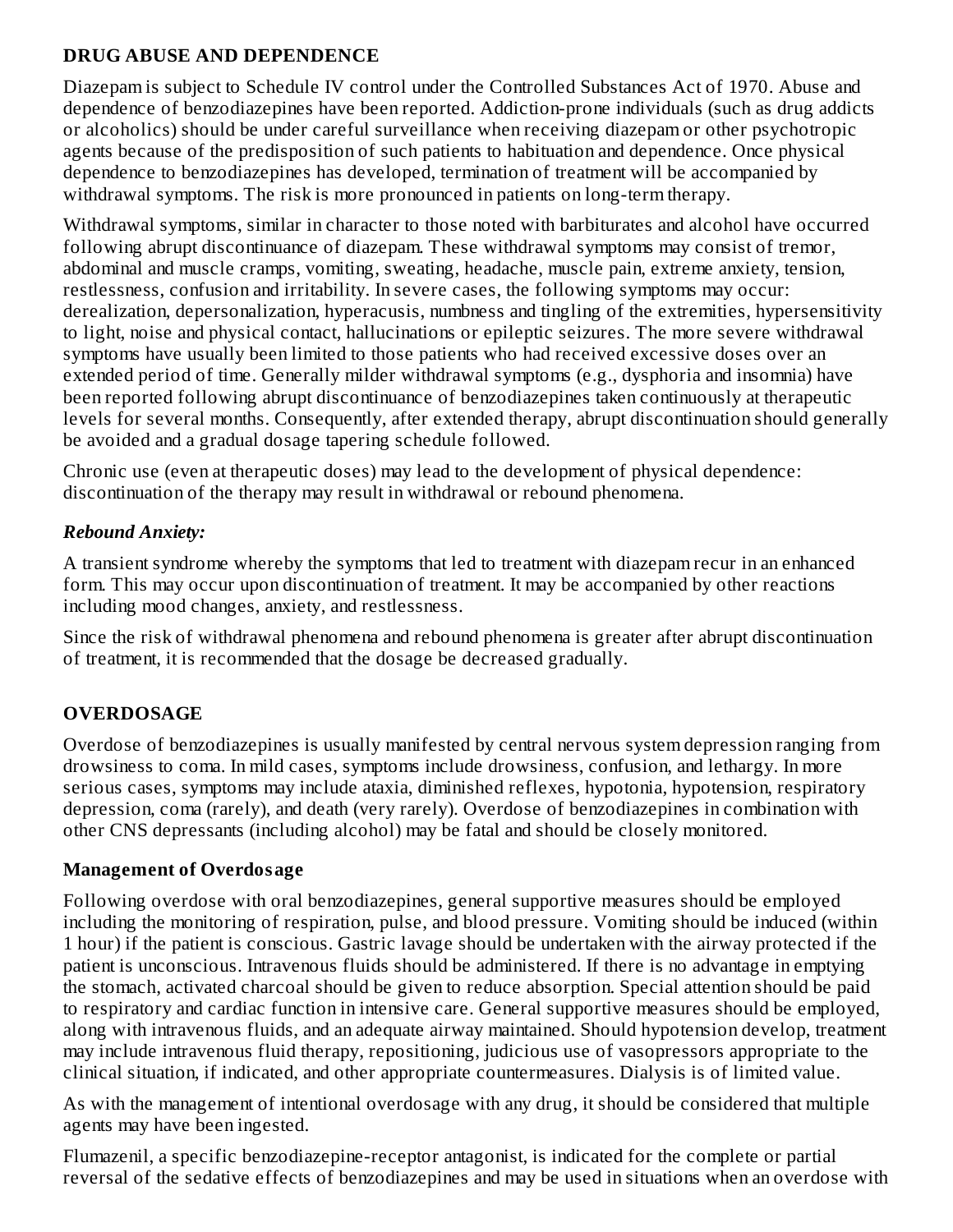a benzodiazepine is known or suspected. Prior to the administration of flumazenil, necessary measures should be instituted to secure airway, ventilation and intravenous access. Flumazenil is intended as an adjunct to, not as a substitute for, proper management of benzodiazepine overdose. Patients treated with flumazenil should be monitored for resedation, respiratory depression and other residual benzodiazepine effects for an appropriate period after treatment. **The pres criber should be aware of a risk of s eizure in association with flumazenil treatment, particularly in long-term benzodiazepine us ers and in cyclic antidepressant overdos e.** Caution should be observed in the use of flumazenil in epileptic patients treated with benzodiazepines. The complete flumazenil package insert, including **CONTRAINDICATIONS, WARNINGS,** and **PRECAUTIONS,** should be consulted prior to use.

Withdrawal symptoms of the barbiturate type have occurred after the discontinuation of benzodiazepines (see **DRUG ABUSE AND DEPENDENCE**).

## **DOSAGE AND ADMINISTRATION**

Dosage should be individualized for maximum beneficial effect. While the usual daily dosages given below will meet the needs of most patients, there will be some who may require higher doses. In such cases, dosage should be increased cautiously to avoid adverse effects.

| ADULTS:                                                                                                                                         | <b>USUAL DAILY DOSE</b>                                                                                   |
|-------------------------------------------------------------------------------------------------------------------------------------------------|-----------------------------------------------------------------------------------------------------------|
| Management of Anxiety Disorders and Relief of Symptoms of<br>Anxiety.                                                                           | Depending upon severity of<br>symptoms $-2$ mg to 10 mg, 2 to 4<br>times daily                            |
| Symptomatic Relief in Acute Alcohol Withdrawal.                                                                                                 | 10 mg, 3 or 4 times during the first<br>24 hours, reducing to 5 mg, 3 or 4<br>times daily as needed       |
| Adjunctively for Relief of Skeletal Muscle Spasm.                                                                                               | 2 mg to 10 mg, 3 or 4 times daily                                                                         |
| Adjunctively in Convulsive Disorders.                                                                                                           | 2 mg to 10 mg, 2 to 4 times daily                                                                         |
| Geriatric Patients, or in the presence of debilitating disease.                                                                                 | 2 mg to $2\frac{1}{2}$ mg, 1 or 2 times daily<br>initially; increase gradually as needed<br>and tolerated |
| <b>PEDIATRIC PATIENTS:</b>                                                                                                                      |                                                                                                           |
| Because of varied responses to CNS-acting drugs, initiate                                                                                       | 1 mg to $2\frac{1}{2}$ mg, 3 or 4 times daily                                                             |
| therapy with lowest dose and increase as required. Not for use in initially; increase gradually as needed<br>pediatric patients under 6 months. | and tolerated                                                                                             |

## **HOW SUPPLIED**

For oral administration, Diazepam Tablets, USP are supplied as:

2 mg- white, flat-faced beveled edge scored tablets, debossed "2682" on one side and "V" on the reverse side, supplied in bottles of 60 and 100.

5 mg- yellow, flat-faced beveled edge scored tablets, debossed "2683" on one side and "V" on the reverse side, supplied in bottles of 2, 3, 5, 7, 10, 14, 30, 60 and 90.

10 mg- blue, flat-faced beveled edge scored tablets, debossed "2684" on one side and "V" on the reverse side, supplied in bottles of 5,7,8, 10, 20, 30 and 60.

## **STORAGE**

Store at 20°-25°C (68°-77°F) [see USP Controlled Room Temperature].

Dispense in tight, light-resistant containers as defined in USP/NF.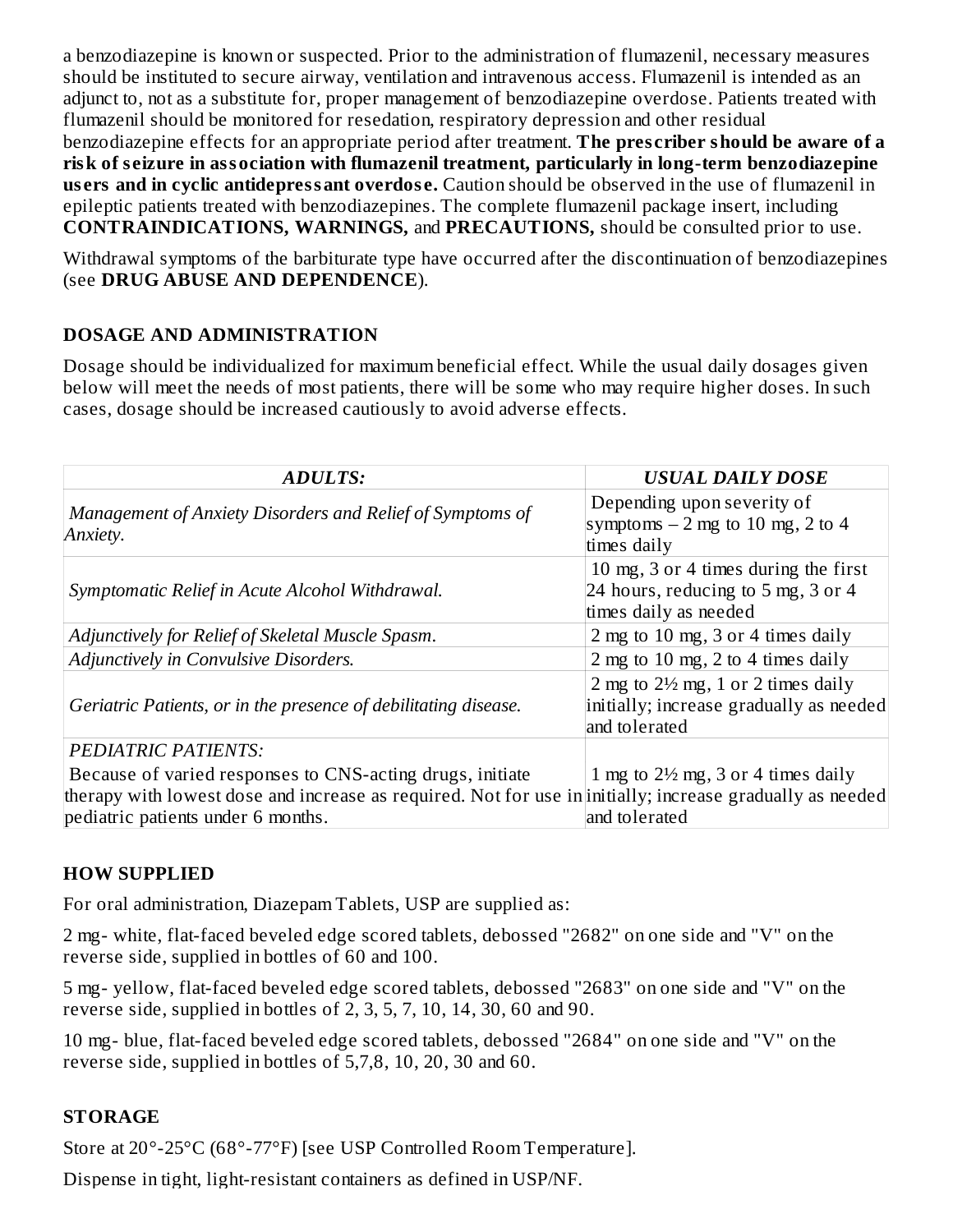#### Manufactured for: **QUALITEST PHARMACEUTICALS** Huntsville, AL 35811

Dispense in tight, light-resistant containers as defined in USP/NF.

8181922 R7/08

Repackaged By : Aidarex Pharmaceuticals LLC, Corona, CA 92880

R3

# **PRINCIPAL DISPLAY PANEL**



#### **PRINCIPAL DISPLAY PANEL**

| 86F<br>៉<br>Packaged and<br>Distributed by: | AIDAREX PHARMACEUTICALS LLC.            | <b>DIAZEPAM</b><br>5 <sub>mg</sub>                                                                                                                                                    | 30                                                            | <b>THE</b> |    |
|---------------------------------------------|-----------------------------------------|---------------------------------------------------------------------------------------------------------------------------------------------------------------------------------------|---------------------------------------------------------------|------------|----|
| ш                                           |                                         | 0000<br><b>DIAZEPAM</b>                                                                                                                                                               | NDC: 33261-0034-30<br>RX QLS0000                              |            |    |
|                                             | 5 <sub>mg</sub>                         | U)<br>EACH TABLET CONTAINS THE FOLLOWING<br><b>ACTIVE INGREDIENTS:</b><br>DIAZEPAM5 mg                                                                                                | DIAZEPAM<br>5mg<br>NDC: 33261-0034-30<br>RXQLS0000            | 30         | ЮĠ |
| 5                                           | $30$ TABS<br><b>GENERIC FOR: VALIUM</b> | YELLOW ROUND TABLET W/ 2683 SCORE<br>ON ONE SIDE & V ON REVERSE                                                                                                                       | DIAZEPAM<br>5mg<br>NDC: 33261-0034-30                         | 30         |    |
| ш<br>ğ<br>ï.                                | NDC: 33261-0034-30                      | <b>TAKE</b><br><b>HOURS</b><br><b>TIMES A DAY</b><br>EVERY.<br><b>VECES ALDIA</b><br>TOME.<br><b>CADA</b><br><b>HORAS</b><br>MFG: FOR: QUALITEST PHARMACEUTICALS HUNTSVILLE, AL 35811 | <b>RX QLS0000</b>                                             |            |    |
| DREN                                        |                                         |                                                                                                                                                                                       | DIAZEPAM<br>5mg<br>NDC: 33261-0034-30<br>QLS0000<br><b>RX</b> | 30         |    |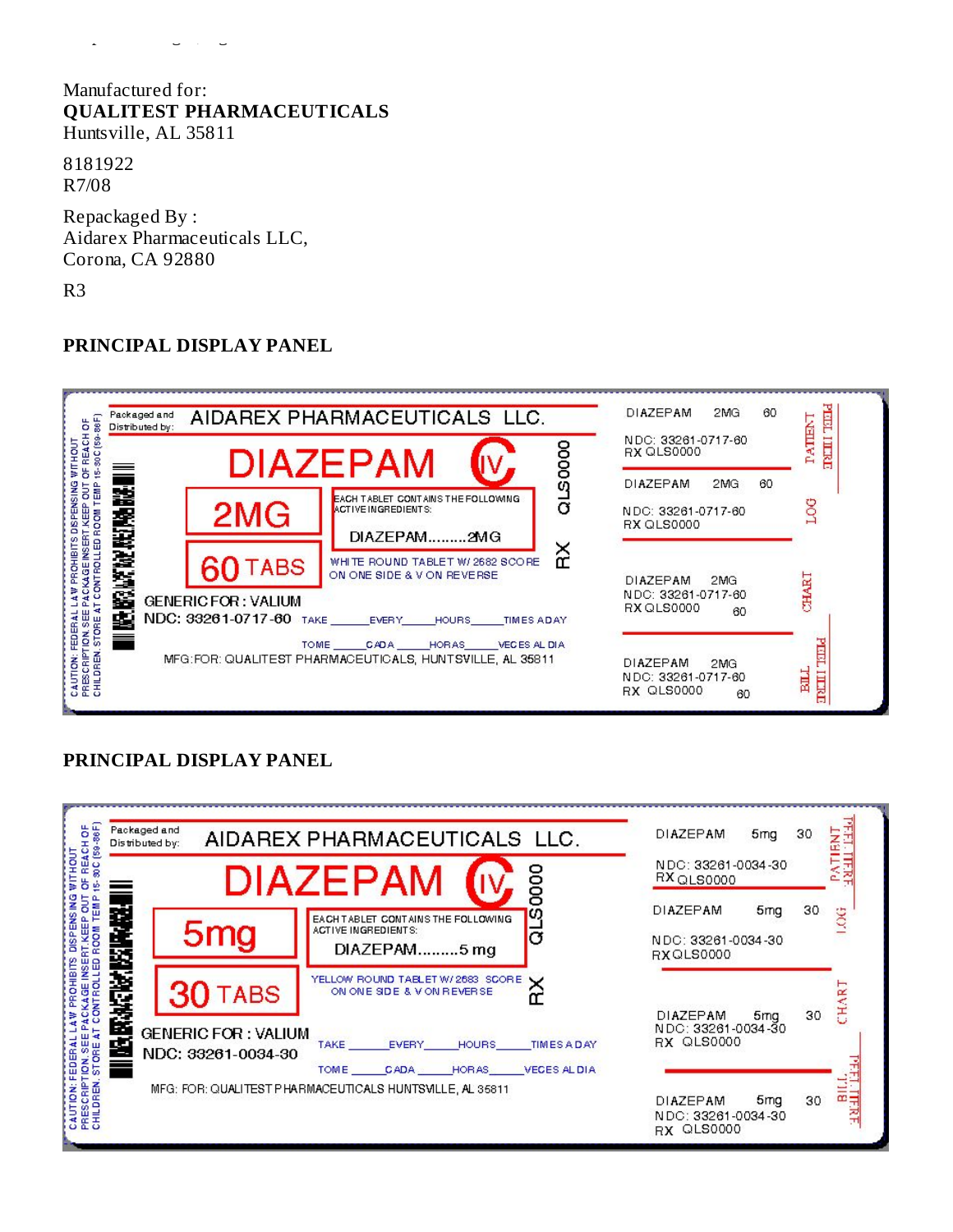#### **PRINCIPAL DISPLAY PANEL**

| LCHOF<br>59-88F                                                                         | Packaged and<br>Distributed by: |                                                                 | AIDAREX PHARMACEUTICALS LLC.                                                                                                                                                                                | <b>DIAZEPAM</b><br>10 <sub>mg</sub>                                         | 쿾<br>Ż            |
|-----------------------------------------------------------------------------------------|---------------------------------|-----------------------------------------------------------------|-------------------------------------------------------------------------------------------------------------------------------------------------------------------------------------------------------------|-----------------------------------------------------------------------------|-------------------|
| WITHOUT<br>REA<br>$\frac{1}{8}$<br>ő                                                    |                                 | DIAZEPAM                                                        | 0000510                                                                                                                                                                                                     | NDC: 33261-0035-30<br>QLS0000<br>RX.<br>30                                  | <b>TERF</b><br>ö. |
| DISPENSING<br>TEMP<br>ā                                                                 | Ź                               | mg                                                              | EACH TABLET CONTAINS THE FOLLOWING<br><b>ACTIVE INGREDIENTS:</b><br>DIAZEPAM10 MG                                                                                                                           | DIAZEPAM<br>10 <sub>mg</sub><br>NDC: 33261-0035-30<br>RX.<br>QLS0000<br>30  | <b>DC</b>         |
| PACKAGE INSERT.KEEP<br>[ CONTROLLED ROOM T<br>PROHIBITS<br>E<br>SEE<br>FEDERAL<br>STORE | 吸吸液原液原                          | <b>TABS</b><br><b>GENERIC FOR: VALIUM</b><br>NDC: 33261-0035-30 | ă<br>BLUE ROUND TABLET W/2684 SCORE<br>ON ONE SIDE & V ON REVERSE<br><b>TAKE</b><br><b>HOURS</b><br><b>TIMES A DAY</b><br><b>EVERY</b><br><b>VECES AL DIA</b><br><b>TOME</b><br><b>CADA</b><br><b>HORAS</b> | 10 <sub>ma</sub><br>DIAZEPAM<br>NDC: 33261-0035-30<br>RX.<br>QLS0000<br>30  | CHART             |
| PRESCRIPTION.<br>CHILDREN.STOI<br>UTION:<br>đ                                           |                                 |                                                                 | MFG: FOR: QUALITEST PHARMACEUTICALS HUNTSVILLE, AL 35811                                                                                                                                                    | 10 <sub>mg</sub><br>DIAZEPAM<br>NDC: 33261-0035-30.<br>QLS0000<br>30<br>RX. | <b>TATH TILE</b>  |

## **DIAZEPAM**

diazepam tablet

| սա <i>ւ</i> ւ բայլ ասու ւ                                |                                                         |              |                     |                          |                   |  |                                  |  |
|----------------------------------------------------------|---------------------------------------------------------|--------------|---------------------|--------------------------|-------------------|--|----------------------------------|--|
|                                                          |                                                         |              |                     |                          |                   |  |                                  |  |
| <b>Product Information</b>                               |                                                         |              |                     |                          |                   |  |                                  |  |
| Product Type                                             | HUMAN PRESCRIPTION<br>Item Code (Source)<br><b>DRUG</b> |              |                     |                          |                   |  | NDC:33261-<br>717(NDC:0603-3213) |  |
| <b>Route of Administration</b>                           | ORAL                                                    |              | <b>DEA Schedule</b> |                          | CIV               |  |                                  |  |
|                                                          |                                                         |              |                     |                          |                   |  |                                  |  |
| <b>Active Ingredient/Active Moiety</b>                   |                                                         |              |                     |                          |                   |  |                                  |  |
|                                                          | <b>Ingredient Name</b>                                  |              |                     | <b>Basis of Strength</b> |                   |  | Strength                         |  |
| DIAZEPAM (UNII: Q3JTX2Q7TU) (DIAZEPAM - UNII:Q3JTX2Q7TU) |                                                         |              |                     | <b>DIAZEPAM</b>          |                   |  | 2 <sub>mg</sub>                  |  |
|                                                          |                                                         |              |                     |                          |                   |  |                                  |  |
|                                                          |                                                         |              |                     |                          |                   |  |                                  |  |
| <b>Inactive Ingredients</b>                              |                                                         |              |                     |                          |                   |  |                                  |  |
|                                                          | <b>Ingredient Name</b>                                  |              |                     |                          |                   |  | Strength                         |  |
| <b>CALCIUM STEARATE (UNII: 776 XM70 47L)</b>             |                                                         |              |                     |                          |                   |  |                                  |  |
| <b>SILICON DIO XIDE (UNII: ETJ7Z6 XBU4)</b>              |                                                         |              |                     |                          |                   |  |                                  |  |
| CROSCARMELLOSE SODIUM (UNII: M28OL1HH48)                 |                                                         |              |                     |                          |                   |  |                                  |  |
| LACTOSE MONOHYDRATE (UNII: EWQ57Q8I5X)                   |                                                         |              |                     |                          |                   |  |                                  |  |
| CELLULOSE, MICRO CRYSTALLINE (UNII: OP1R32D61U)          |                                                         |              |                     |                          |                   |  |                                  |  |
|                                                          |                                                         |              |                     |                          |                   |  |                                  |  |
|                                                          |                                                         |              |                     |                          |                   |  |                                  |  |
| <b>Product Characteristics</b>                           |                                                         |              |                     |                          |                   |  |                                  |  |
| Color                                                    | <b>WHITE</b>                                            | <b>Score</b> |                     |                          | 2 pieces          |  |                                  |  |
| <b>Shape</b>                                             | <b>ROUND</b>                                            | <b>Size</b>  |                     |                          | $8 \,\mathrm{mm}$ |  |                                  |  |
| Flavor                                                   |                                                         |              | <b>Imprint Code</b> |                          | 2682;V            |  |                                  |  |
| <b>Contains</b>                                          |                                                         |              |                     |                          |                   |  |                                  |  |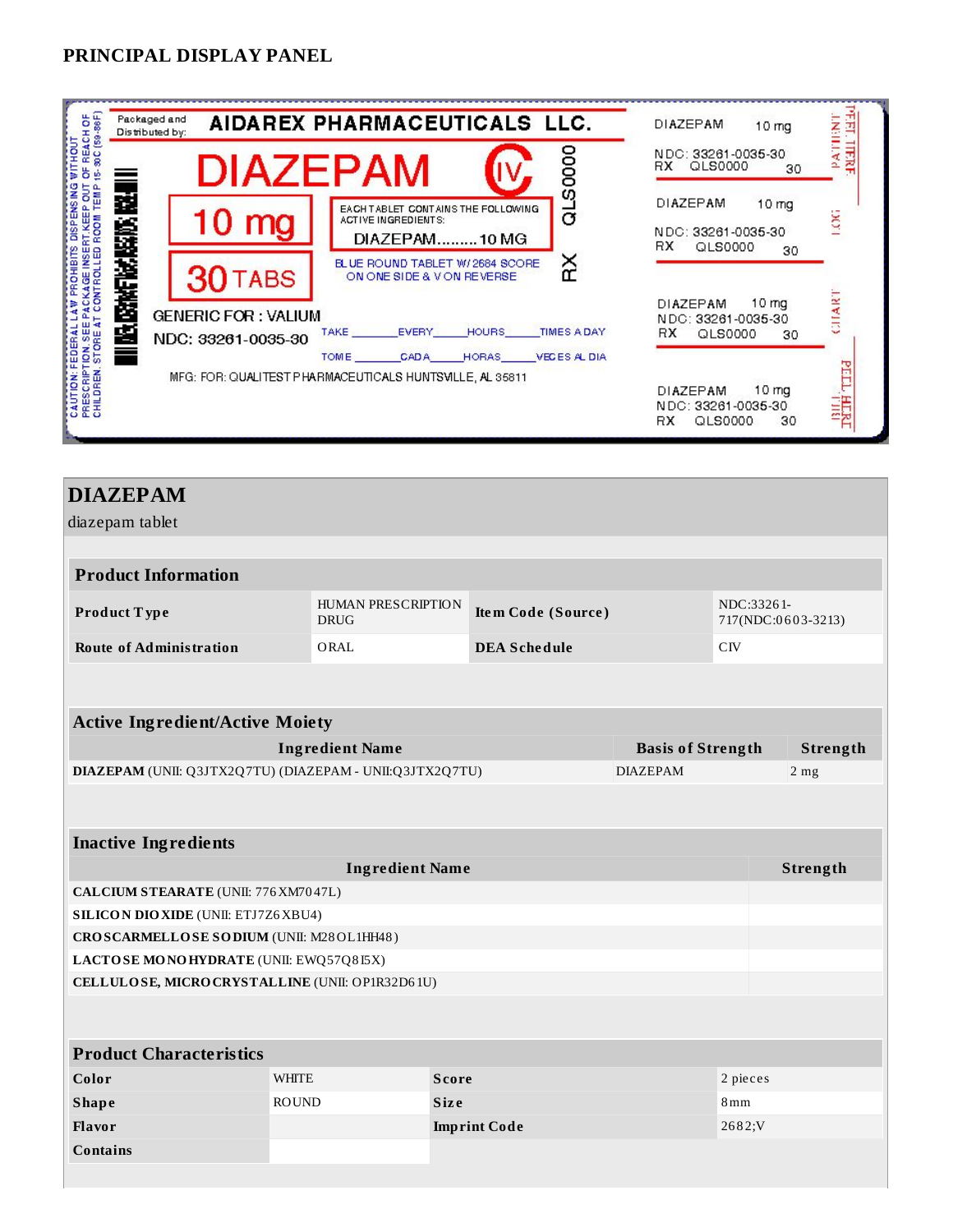|      | Packaging                                                |                                    |                                                 |                             |                             |                                  |                           |
|------|----------------------------------------------------------|------------------------------------|-------------------------------------------------|-----------------------------|-----------------------------|----------------------------------|---------------------------|
| $\#$ | <b>Item Code</b>                                         |                                    | <b>Package Description</b>                      |                             |                             |                                  | <b>Marketing End Date</b> |
|      | 1 NDC:33261-717-00                                       |                                    | 100 in 1 BOTTLE, PLASTIC                        | <b>Marketing Start Date</b> |                             |                                  |                           |
|      | 2   NDC:33261-717-60                                     |                                    | 60 in 1 BOTTLE, PLASTIC                         |                             |                             |                                  |                           |
|      |                                                          |                                    |                                                 |                             |                             |                                  |                           |
|      |                                                          |                                    |                                                 |                             |                             |                                  |                           |
|      |                                                          |                                    |                                                 |                             |                             |                                  |                           |
|      | <b>Marketing Information</b>                             |                                    |                                                 |                             |                             |                                  |                           |
|      | <b>Marketing Category</b>                                |                                    | <b>Application Number or Monograph Citation</b> |                             | <b>Marketing Start Date</b> |                                  | <b>Marketing End Date</b> |
|      | <b>ANDA</b>                                              | ANDA077749                         |                                                 | 03/31/2006                  |                             |                                  |                           |
|      |                                                          |                                    |                                                 |                             |                             |                                  |                           |
|      |                                                          |                                    |                                                 |                             |                             |                                  |                           |
|      | <b>DIAZEPAM</b>                                          |                                    |                                                 |                             |                             |                                  |                           |
|      | diazepam tablet                                          |                                    |                                                 |                             |                             |                                  |                           |
|      |                                                          |                                    |                                                 |                             |                             |                                  |                           |
|      | <b>Product Information</b>                               |                                    |                                                 |                             |                             |                                  |                           |
|      |                                                          |                                    |                                                 |                             |                             |                                  |                           |
|      | Product Type                                             |                                    | HUMAN PRESCRIPTION<br><b>DRUG</b>               | Item Code (Source)          |                             | NDC:33261-<br>034(NDC:0603-3214) |                           |
|      |                                                          |                                    |                                                 |                             |                             |                                  |                           |
|      | <b>Route of Administration</b>                           |                                    | ORAL                                            | <b>DEA Schedule</b>         |                             | CIV                              |                           |
|      |                                                          |                                    |                                                 |                             |                             |                                  |                           |
|      |                                                          |                                    |                                                 |                             |                             |                                  |                           |
|      | <b>Active Ingredient/Active Moiety</b>                   |                                    |                                                 |                             |                             |                                  |                           |
|      |                                                          |                                    | <b>Ingredient Name</b>                          |                             | <b>Basis of Strength</b>    |                                  | Strength                  |
|      | DIAZEPAM (UNII: Q3JTX2Q7TU) (DIAZEPAM - UNII:Q3JTX2Q7TU) |                                    |                                                 |                             | <b>DIAZEPAM</b>             |                                  | 5 <sub>mg</sub>           |
|      |                                                          |                                    |                                                 |                             |                             |                                  |                           |
|      |                                                          |                                    |                                                 |                             |                             |                                  |                           |
|      | <b>Inactive Ingredients</b>                              |                                    |                                                 |                             |                             |                                  |                           |
|      |                                                          |                                    | <b>Ingredient Name</b>                          |                             |                             |                                  | Strength                  |
|      | <b>CALCIUM STEARATE (UNII: 776 XM70 47L)</b>             |                                    |                                                 |                             |                             |                                  |                           |
|      | <b>SILICON DIO XIDE (UNII: ETJ7Z6 XBU4)</b>              |                                    |                                                 |                             |                             |                                  |                           |
|      | CROSCARMELLOSE SODIUM (UNII: M28OL1HH48)                 |                                    |                                                 |                             |                             |                                  |                           |
|      | LACTOSE MONOHYDRATE (UNII: EWQ57Q8I5X)                   |                                    |                                                 |                             |                             |                                  |                           |
|      | CELLULOSE, MICRO CRYSTALLINE (UNII: OP1R32D61U)          |                                    |                                                 |                             |                             |                                  |                           |
|      | D&C YELLOW NO. 10 (UNII: 35SW5USQ3G)                     |                                    |                                                 |                             |                             |                                  |                           |
|      |                                                          |                                    |                                                 |                             |                             |                                  |                           |
|      |                                                          |                                    |                                                 |                             |                             |                                  |                           |
|      | <b>Product Characteristics</b>                           |                                    |                                                 |                             |                             |                                  |                           |
|      | Color                                                    | YELLOW                             |                                                 | <b>Score</b>                |                             | 2 pieces                         |                           |
|      | <b>Shape</b>                                             | <b>ROUND</b><br>8mm<br><b>Size</b> |                                                 |                             |                             |                                  |                           |
|      | Flavor                                                   |                                    |                                                 | <b>Imprint Code</b>         |                             | 2683;V                           |                           |
|      | <b>Contains</b>                                          |                                    |                                                 |                             |                             |                                  |                           |
|      |                                                          |                                    |                                                 |                             |                             |                                  |                           |
|      |                                                          |                                    |                                                 |                             |                             |                                  |                           |
|      |                                                          |                                    |                                                 |                             |                             |                                  |                           |
|      | <b>Packaging</b>                                         |                                    |                                                 |                             |                             |                                  |                           |
| #    | <b>Item Code</b>                                         |                                    | <b>Package Description</b>                      | <b>Marketing Start Date</b> |                             |                                  | <b>Marketing End Date</b> |
|      | 1 NDC:33261-034-05                                       |                                    | 5 in 1 BOTTLE, PLASTIC                          |                             |                             |                                  |                           |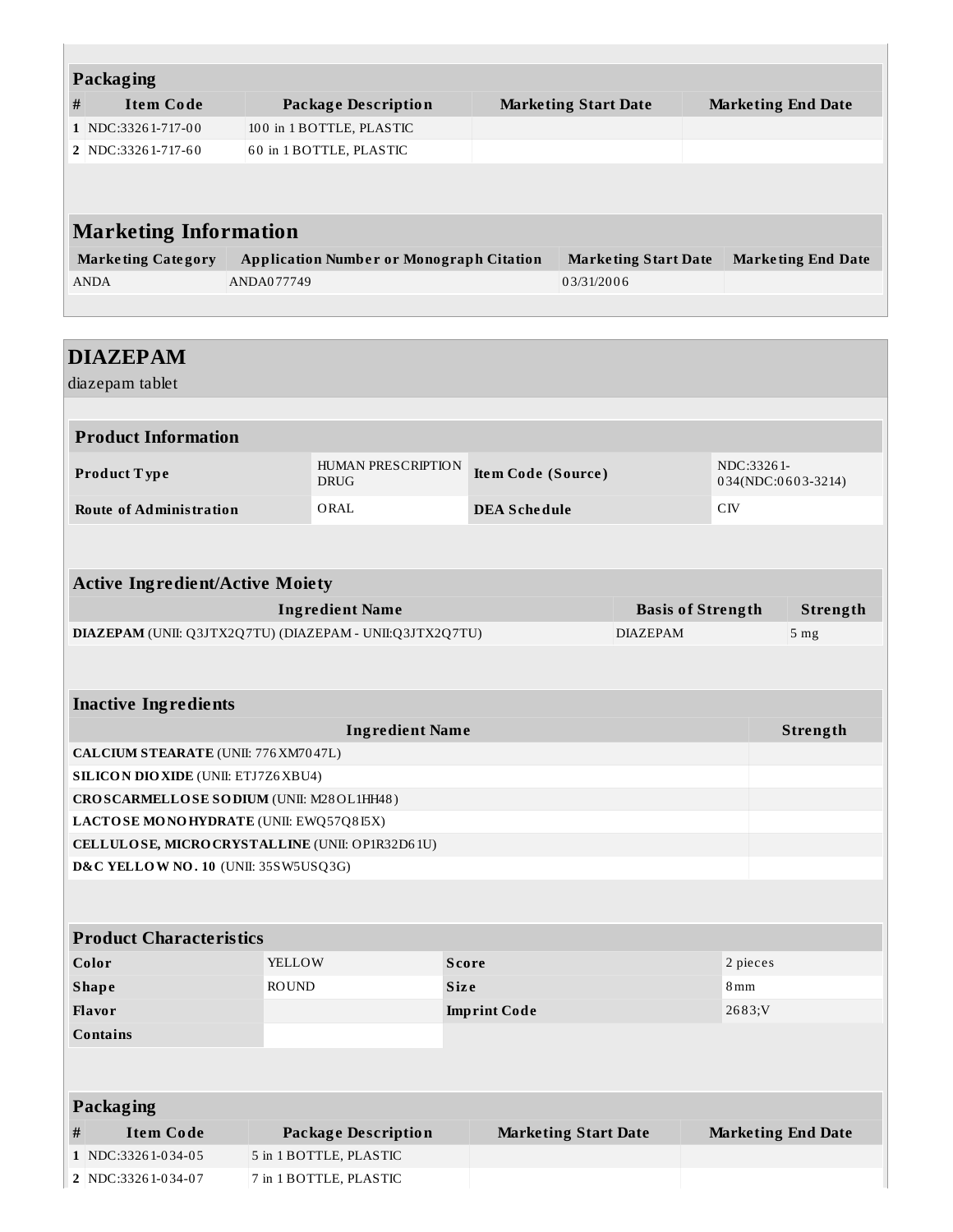|                              | $3$ NDC: 33261-034-10     | 10 in 1 BOTTLE, PLASTIC                         |  |                             |                           |  |  |
|------------------------------|---------------------------|-------------------------------------------------|--|-----------------------------|---------------------------|--|--|
|                              | 4 NDC:33261-034-14        | 14 in 1 BOTTLE, PLASTIC                         |  |                             |                           |  |  |
|                              | 5 NDC:33261-034-29        | 2 in 1 BOTTLE, PLASTIC                          |  |                             |                           |  |  |
|                              | 6 NDC:33261-034-30        | 30 in 1 BOTTLE, PLASTIC                         |  |                             |                           |  |  |
|                              | 7 NDC:33261-034-31        | 3 in 1 BOTTLE, PLASTIC                          |  |                             |                           |  |  |
|                              | 8 NDC:33261-034-60        | 60 in 1 BOTTLE, PLASTIC                         |  |                             |                           |  |  |
|                              | $9$ NDC:33261-034-90      | 90 in 1 BOTTLE, PLASTIC                         |  |                             |                           |  |  |
|                              |                           |                                                 |  |                             |                           |  |  |
| <b>Marketing Information</b> |                           |                                                 |  |                             |                           |  |  |
|                              | <b>Marketing Category</b> | <b>Application Number or Monograph Citation</b> |  | <b>Marketing Start Date</b> | <b>Marketing End Date</b> |  |  |
|                              | <b>ANDA</b>               | ANDA077749                                      |  | 03/31/2006                  |                           |  |  |
|                              |                           |                                                 |  |                             |                           |  |  |

| <b>DIAZEPAM</b><br>diazepam tablet                       |                                                                                                    |                             |                          |                 |                           |  |  |  |
|----------------------------------------------------------|----------------------------------------------------------------------------------------------------|-----------------------------|--------------------------|-----------------|---------------------------|--|--|--|
|                                                          |                                                                                                    |                             |                          |                 |                           |  |  |  |
| <b>Product Information</b>                               |                                                                                                    |                             |                          |                 |                           |  |  |  |
| Product Type                                             | <b>HUMAN PRESCRIPTION</b><br>NDC:33261-<br>Item Code (Source)<br><b>DRUG</b><br>035(NDC:0603-3215) |                             |                          |                 |                           |  |  |  |
| <b>Route of Administration</b>                           | ORAL                                                                                               | <b>DEA Schedule</b>         |                          | C <sub>IV</sub> |                           |  |  |  |
|                                                          |                                                                                                    |                             |                          |                 |                           |  |  |  |
| <b>Active Ingredient/Active Moiety</b>                   |                                                                                                    |                             |                          |                 |                           |  |  |  |
|                                                          | <b>Ingredient Name</b>                                                                             |                             | <b>Basis of Strength</b> |                 | Strength                  |  |  |  |
| DIAZEPAM (UNII: Q3JTX2Q7TU) (DIAZEPAM - UNII:Q3JTX2Q7TU) |                                                                                                    |                             | <b>DIAZEPAM</b>          |                 | $10$ mg                   |  |  |  |
|                                                          |                                                                                                    |                             |                          |                 |                           |  |  |  |
|                                                          |                                                                                                    |                             |                          |                 |                           |  |  |  |
| <b>Inactive Ingredients</b>                              |                                                                                                    |                             |                          |                 |                           |  |  |  |
|                                                          | <b>Ingredient Name</b>                                                                             |                             |                          |                 | Strength                  |  |  |  |
| CALCIUM STEARATE (UNII: 776 XM70 47L)                    |                                                                                                    |                             |                          |                 |                           |  |  |  |
| <b>SILICON DIO XIDE (UNII: ETJ7Z6 XBU4)</b>              |                                                                                                    |                             |                          |                 |                           |  |  |  |
| CROSCARMELLOSE SODIUM (UNII: M28OL1HH48)                 |                                                                                                    |                             |                          |                 |                           |  |  |  |
| LACTOSE MONOHYDRATE (UNII: EWQ57Q815X)                   |                                                                                                    |                             |                          |                 |                           |  |  |  |
| CELLULOSE, MICRO CRYSTALLINE (UNII: OP1R32D61U)          |                                                                                                    |                             |                          |                 |                           |  |  |  |
| FD&C BLUE NO. 1 (UNII: H3R47K3TBD)                       |                                                                                                    |                             |                          |                 |                           |  |  |  |
|                                                          |                                                                                                    |                             |                          |                 |                           |  |  |  |
| <b>Product Characteristics</b>                           |                                                                                                    |                             |                          |                 |                           |  |  |  |
| Color                                                    | <b>BLUE</b>                                                                                        | <b>Score</b>                |                          | 2 pieces        |                           |  |  |  |
| <b>Shape</b>                                             | <b>ROUND</b>                                                                                       | <b>Size</b>                 |                          | 8mm             |                           |  |  |  |
| Flavor                                                   | <b>Imprint Code</b>                                                                                |                             |                          | 2684;V          |                           |  |  |  |
| <b>Contains</b>                                          |                                                                                                    |                             |                          |                 |                           |  |  |  |
|                                                          |                                                                                                    |                             |                          |                 |                           |  |  |  |
| Packaging                                                |                                                                                                    |                             |                          |                 |                           |  |  |  |
| $\#$<br><b>Item Code</b>                                 | <b>Package Description</b>                                                                         | <b>Marketing Start Date</b> |                          |                 | <b>Marketing End Date</b> |  |  |  |